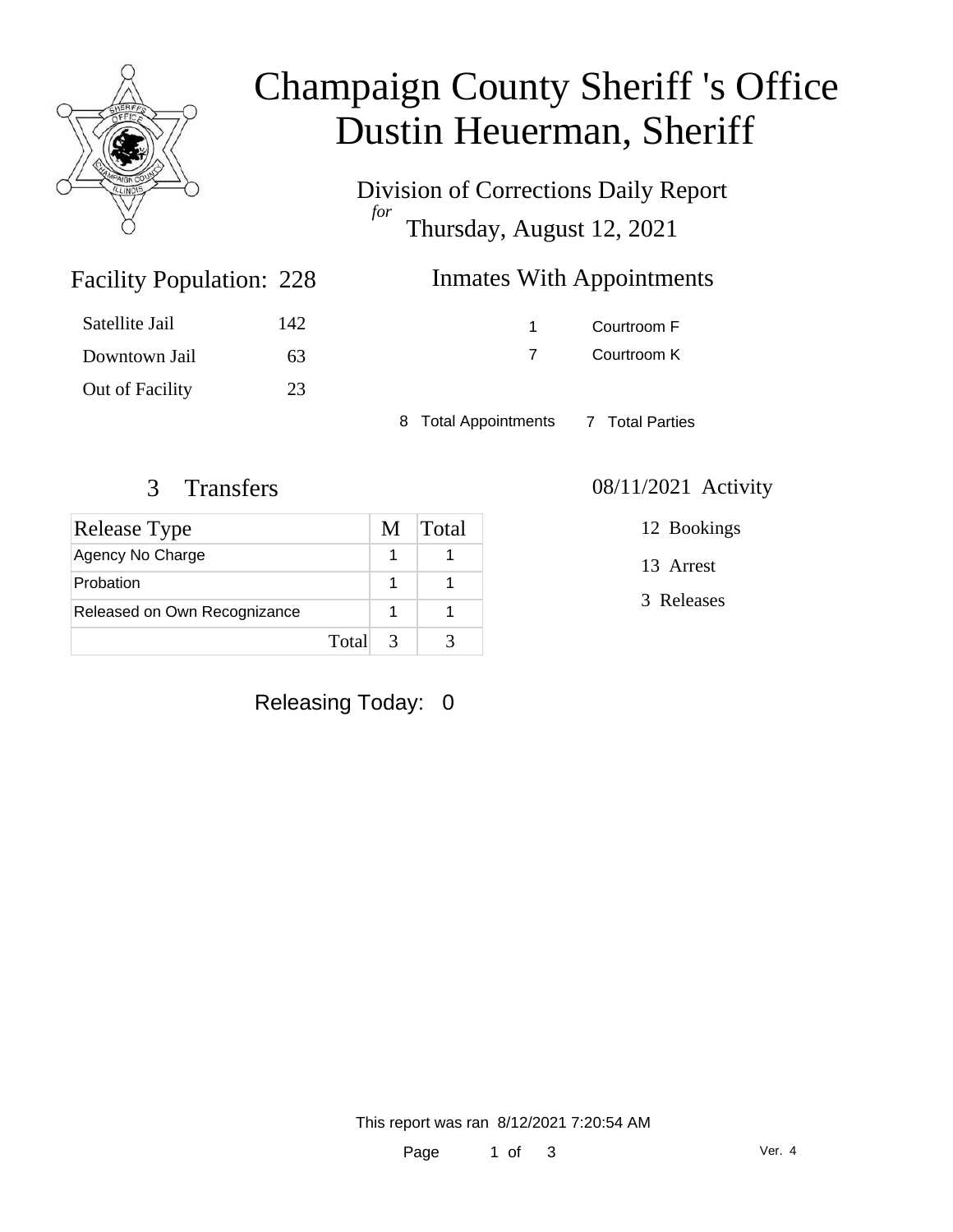

# Champaign County Sheriff 's Office Dustin Heuerman, Sheriff

Division of Corrections Daily Report *for* Thursday, August 12, 2021

#### Custody Status Count

- Electronic Home Dentention 21
	- Felony Arraignment 7
		- Felony Other 2
	- Felony Pre-Sentence 5
		- Felony Pre-Trial 141
	- Felony Pre-Trial DUI 1
	- Felony Sentenced CCSO 10
	- Felony Sentenced IDOC 15
		- Hold Other 2
		- Hold Sentenced IDOC 1
	- Misdemeanor Arraignment 3
		- Misdemeanor Pre-Trial 2
			- Petition to Revoke 3
			- Remanded to DHS 13
				- Traffic Pre-Trial 1
		- Traffic Sentenced CCSO 1
			- Total 228

This report was ran 8/12/2021 7:20:54 AM